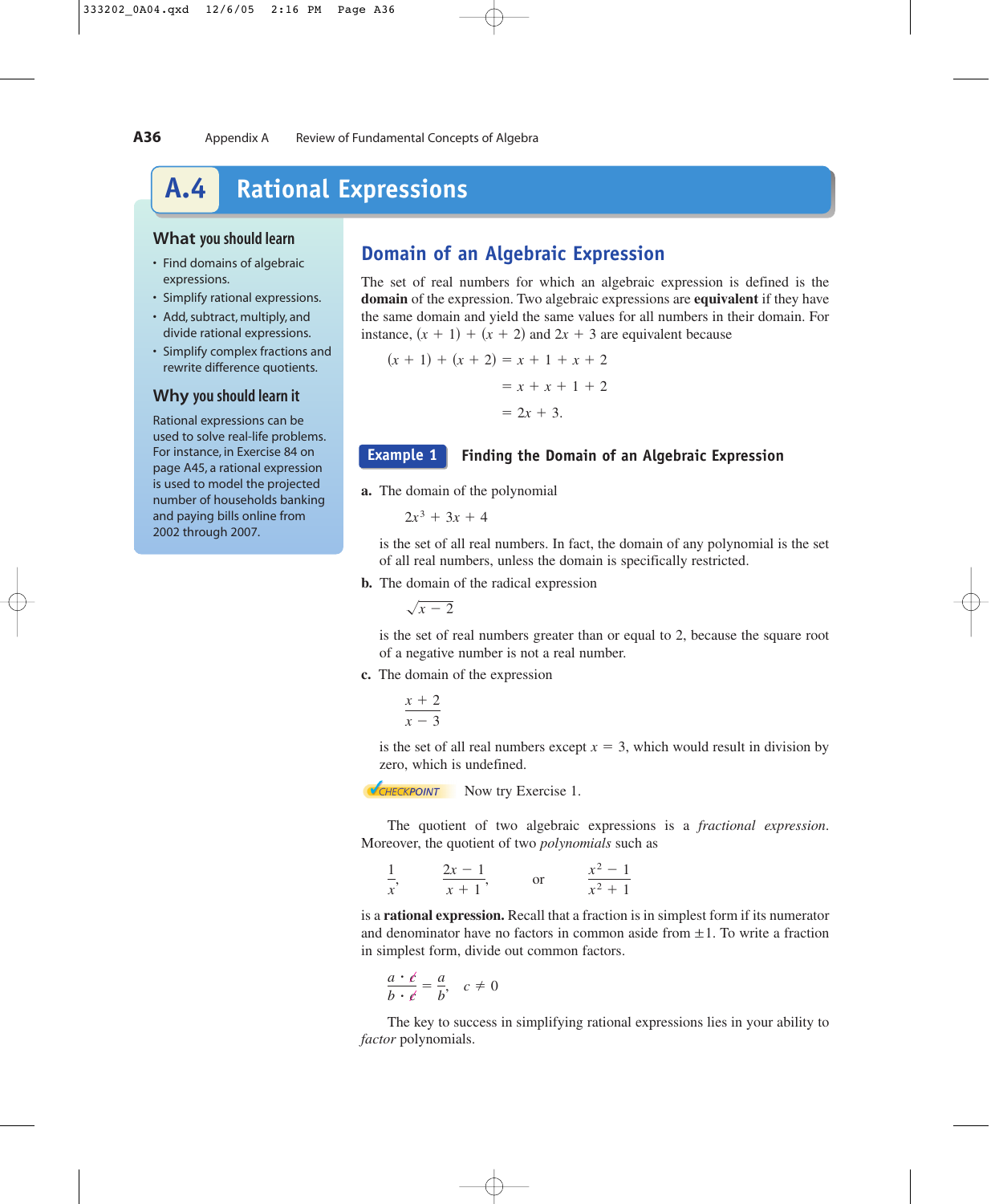## **Simplifying Rational Expressions**

When simplifying rational expressions, be sure to factor each polynomial completely before concluding that the numerator and denominator have no factors in common.

In this text, when a rational expression is written, the domain is usually not listed with the expression. It is *implied* that the real numbers that make the denominator zero are excluded from the expression. Also, when performing operations with rational expressions, this text follows the convention of listing by the simplified expression all values of  $x$  that must be specifically excluded from the domain in order to make the domains of the simplified and original expressions agree.

#### **Simplifying a Rational Expression Example 2**

Write  $\frac{x^2 + 4x - 12}{x^2 + 6}$  in simplest form.  $3x - 6$ 

### **Solution**

$$
\frac{x^2 + 4x - 12}{3x - 6} = \frac{(x + 6)(x - 2)}{3(x - 2)}
$$
 Factor completely.  
=  $\frac{x + 6}{3}$ ,  $x \neq 2$  Divide out common factors.

Note that the original expression is undefined when  $x = 2$  (because division by zero is undefined). To make sure that the simplified expression is *equivalent* to the original expression, you must restrict the domain of the simplified expression by excluding the value  $x = 2$ .

**VCHECKPOINT** Now try Exercise 19.

Sometimes it may be necessary to change the sign of a factor to simplify a rational expression, as shown in Example 3.

#### **Simplifying Rational Expressions Example 3**

Write 
$$
\frac{12 + x - x^2}{2x^2 - 9x + 4}
$$
 in simplest form.

#### **Solution**

$$
\frac{12 + x - x^2}{2x^2 - 9x + 4} = \frac{(4 - x)(3 + x)}{(2x - 1)(x - 4)}
$$
  
=  $\frac{-(x - 4)(3 + x)}{(2x - 1)(x - 4)}$   
=  $\frac{-3 + x}{2x - 1}$ ,  $x \neq 4$  Divide out common factors.

In Example 2, do not make the mistake of trying to simplify further by dividing out terms.

$$
\frac{x+6}{3} = \frac{x+6}{3} = x+2
$$

Remember that to simplify fractions, divide out common *factors*, not terms.

**VCHECKPOINT** Now try Exercise 25.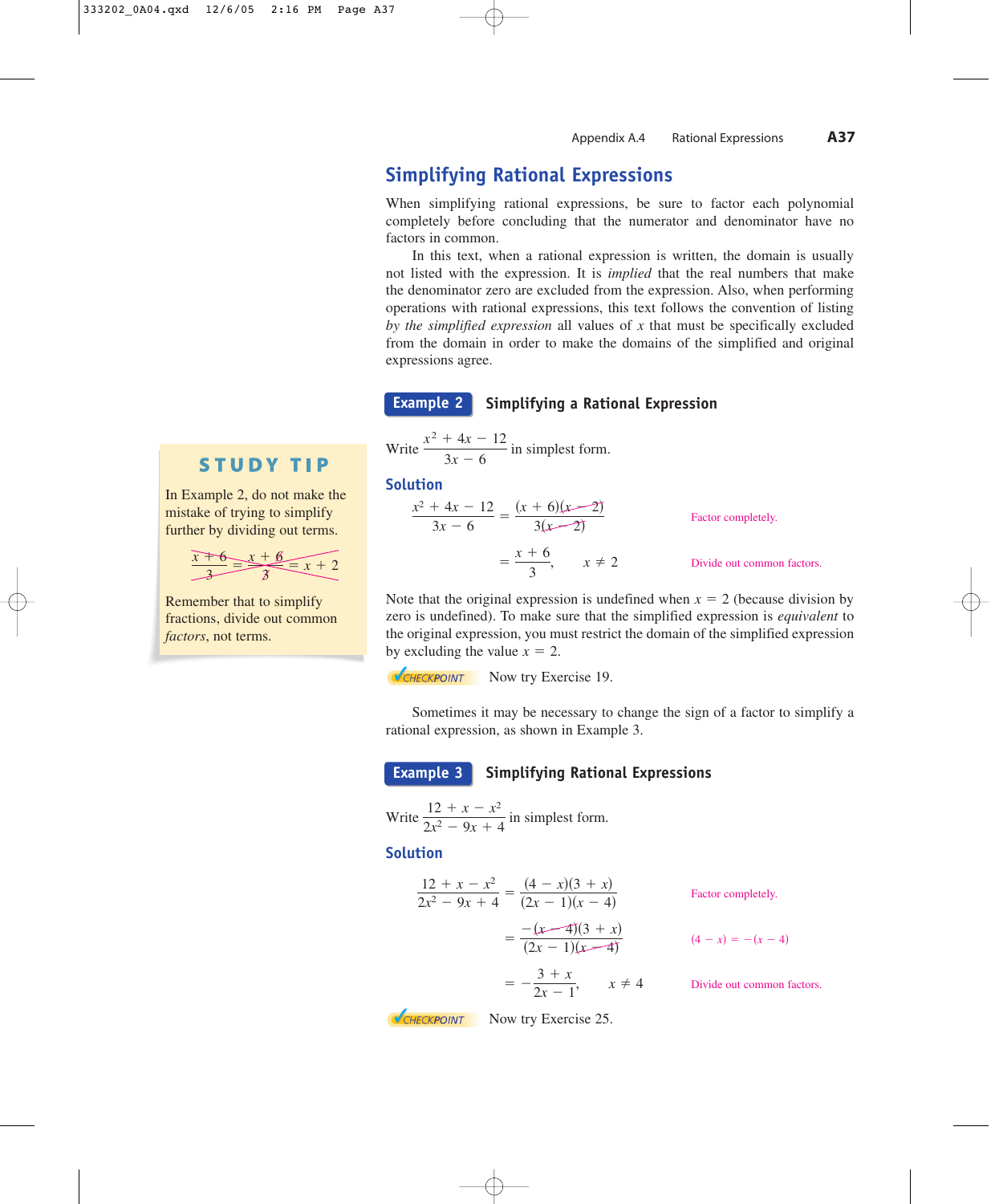## **Operations with Rational Expressions**

To multiply or divide rational expressions, use the properties of fractions discussed in Appendix A.1. Recall that to divide fractions, you invert the divisor and multiply.

**Example 4**

#### **Multiplying Rational Expressions**

$$
\frac{2x^2 + x - 6}{x^2 + 4x - 5} \cdot \frac{x^3 - 3x^2 + 2x}{4x^2 - 6x} = \frac{(2x - 3)(x + 2)}{(x + 5)(x - 1)} \cdot \frac{x(x - 2)(x - 1)}{2x(2x - 3)}
$$

$$
= \frac{(x + 2)(x - 2)}{2(x + 5)}, \quad x \neq 0, x \neq 1, x \neq \frac{3}{2}
$$

**V**CHECKPOINT Now try Exercise 39.

In Example 4 the restrictions  $x \neq 0$ ,  $x \neq 1$ , and  $x \neq \frac{3}{2}$  are listed with the simplified expression in order to make the two domains agree. Note that the value  $x = -5$  is excluded from both domains, so it is not necessary to list this value.

#### **Dividing Rational Expressions Example 5**

$$
\frac{x^3 - 8}{x^2 - 4} \div \frac{x^2 + 2x + 4}{x^3 + 8} = \frac{x^3 - 8}{x^2 - 4} \cdot \frac{x^3 + 8}{x^2 + 2x + 4}
$$
  
Invert and multiply.  

$$
= \frac{(x - 2)(x^2 + 2x + 4)}{(x + 2)(x - 2)} \cdot \frac{(x + 2)(x^2 - 2x + 4)}{(x^2 + 2x + 4)}
$$

$$
= x^2 - 2x + 4, \qquad x \neq \pm 2
$$
Divide out  
common factors.

**V**CHECKPOINT Now try Exercise 41.

**V**CHECKPOINT Now try Exercise 49.

To add or subtract rational expressions, you can use the LCD (least common denominator) method or the *basic definition*

$$
\frac{a}{b} \pm \frac{c}{d} = \frac{ad \pm bc}{bd}, \qquad b \neq 0, d \neq 0.
$$
 Basic definition

This definition provides an efficient way of adding or subtracting *two* fractions that have no common factors in their denominators.

**Example 6**

#### **Subtracting Rational Expressions**

| $x(3x + 4) - 2(x - 3)$<br>$\mathcal{X}$<br>$(x - 3)(3x + 4)$<br>$x - 3$ $3x + 4$ | <b>Basic definition</b>      |
|----------------------------------------------------------------------------------|------------------------------|
| $3x^2 + 4x - 2x + 6$<br>$(x - 3)(3x + 4)$                                        | <b>Distributive Property</b> |
| $3x^2 + 2x + 6$<br>$(x - 3)(3x + 4)$                                             | Combine like terms.          |

**STUDY TIP** 

When subtracting rational expressions, remember to distribute the negative sign to all the terms in the quantity that is being subtracted.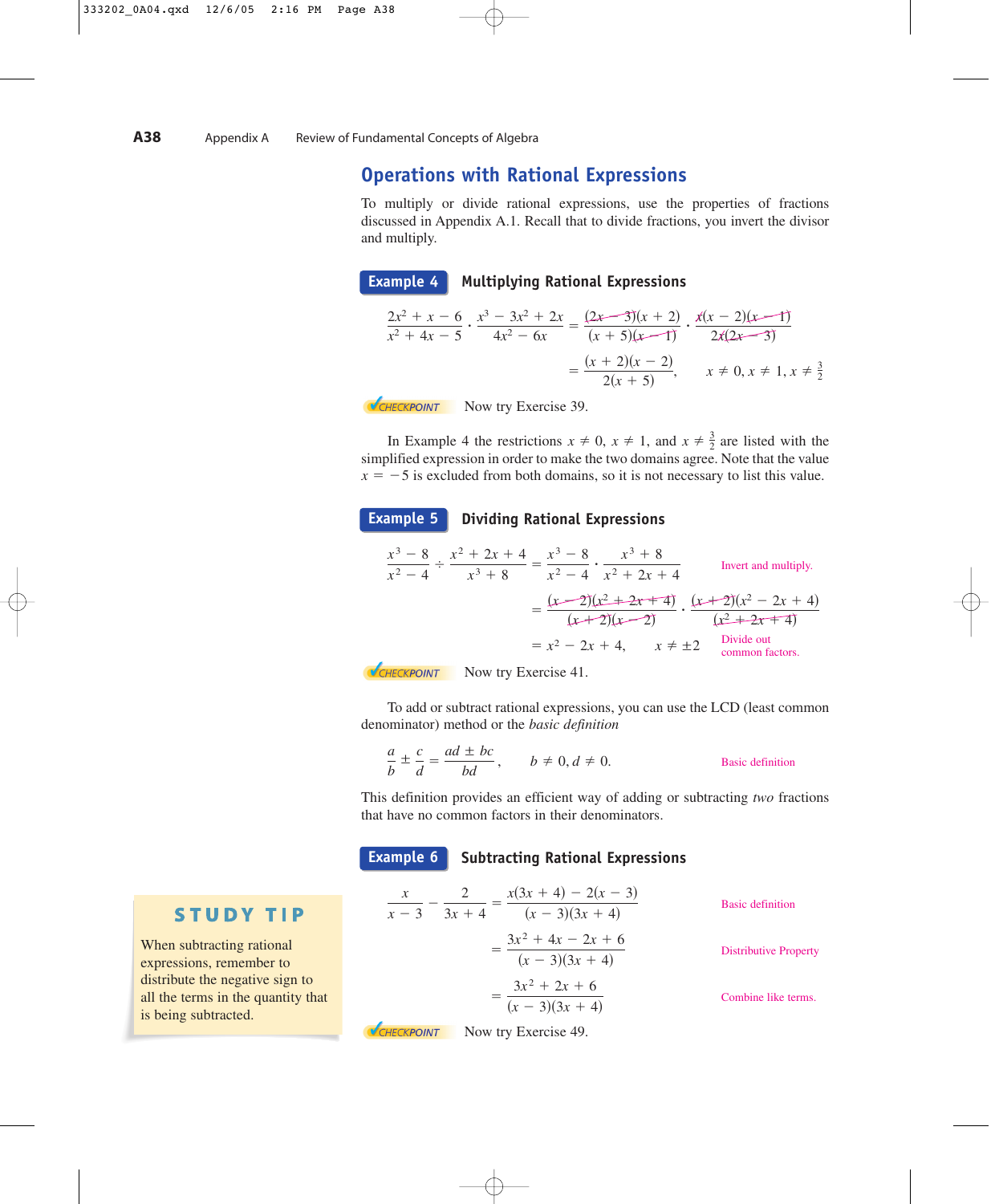For three or more fractions, or for fractions with a repeated factor in the denominators, the LCD method works well. Recall that the least common denominator of several fractions consists of the product of all prime factors in the denominators, with each factor given the highest power of its occurrence in any denominator. Here is a numerical example.

$$
\frac{1}{6} + \frac{3}{4} - \frac{2}{3} = \frac{1 \cdot 2}{6 \cdot 2} + \frac{3 \cdot 3}{4 \cdot 3} - \frac{2 \cdot 4}{3 \cdot 4}
$$
  
=  $\frac{2}{12} + \frac{9}{12} - \frac{8}{12}$   
=  $\frac{3}{12}$   
=  $\frac{1}{4}$ 

Sometimes the numerator of the answer has a factor in common with the denominator. In such cases the answer should be simplified. For instance, in the example above,  $\frac{3}{12}$  was simplified to  $\frac{1}{4}$ .

#### **Combining Rational Expressions: The LCD Method Example 7**

Perform the operations and simplify.

$$
\frac{3}{x-1} - \frac{2}{x} + \frac{x+3}{x^2-1}
$$

#### **Solution**

Using the factored denominators  $(x - 1)$ , *x*, and  $(x + 1)(x - 1)$ , you can see that the LCD is  $x(x + 1)(x - 1)$ .

$$
\frac{3}{x-1} - \frac{2}{x} + \frac{x+3}{(x+1)(x-1)}
$$
\n
$$
= \frac{3(x)(x+1)}{x(x+1)(x-1)} - \frac{2(x+1)(x-1)}{x(x+1)(x-1)} + \frac{(x+3)(x)}{x(x+1)(x-1)}
$$
\n
$$
= \frac{3(x)(x+1) - 2(x+1)(x-1) + (x+3)(x)}{x(x+1)(x-1)}
$$
\n
$$
= \frac{3x^2 + 3x - 2x^2 + 2 + x^2 + 3x}{x(x+1)(x-1)}
$$
\n
$$
= \frac{3x^2 - 2x^2 + x^2 + 3x + 3x + 2}{x(x+1)(x-1)}
$$
\n
$$
= \frac{2x^2 + 6x + 2}{x(x+1)(x-1)}
$$
\n
$$
= \frac{2(x^2 + 3x + 1)}{x(x+1)(x-1)}
$$
\n
$$
= \frac{2(x^2 + 3x + 1)}{x(x+1)(x-1)}
$$
\n
$$
= \frac{2(x+1)(x-1)}{x(x+1)(x-1)}
$$
\n
$$
= \frac{2(x+1)(x-1)}{x(x+1)(x-1)}
$$
\n
$$
= \frac{2(x+1)(x-1)}{x(x+1)(x-1)}
$$
\n
$$
= \frac{2(x+1)(x-1)}{x(x+1)(x-1)}
$$
\n
$$
= \frac{2(x+1)(x-1)}{x(x+1)(x-1)}
$$
\n
$$
= \frac{2(x+1)(x-1)}{x(x+1)(x-1)}
$$
\n
$$
= \frac{2(x+1)(x-1)}{x(x+1)(x-1)}
$$
\n
$$
= \frac{2(x+1)(x-1)}{x(x+1)(x-1)}
$$
\n
$$
= \frac{2(x+1)(x-1)}{x(x+1)(x-1)}
$$
\n
$$
= \frac{2x^2 + 3x + 2}{x(x+1)(x-1)}
$$
\n
$$
= \frac{2(x+1)(x-1)}{x(x+1)(x-1)}
$$
\n
$$
= \frac{2(x+1)(x-1)}{x(x+1)(x-1)}
$$
\n
$$
= \frac{2(x+1)(x
$$

 $V$ CHECKPOINT Now try Exercise 51.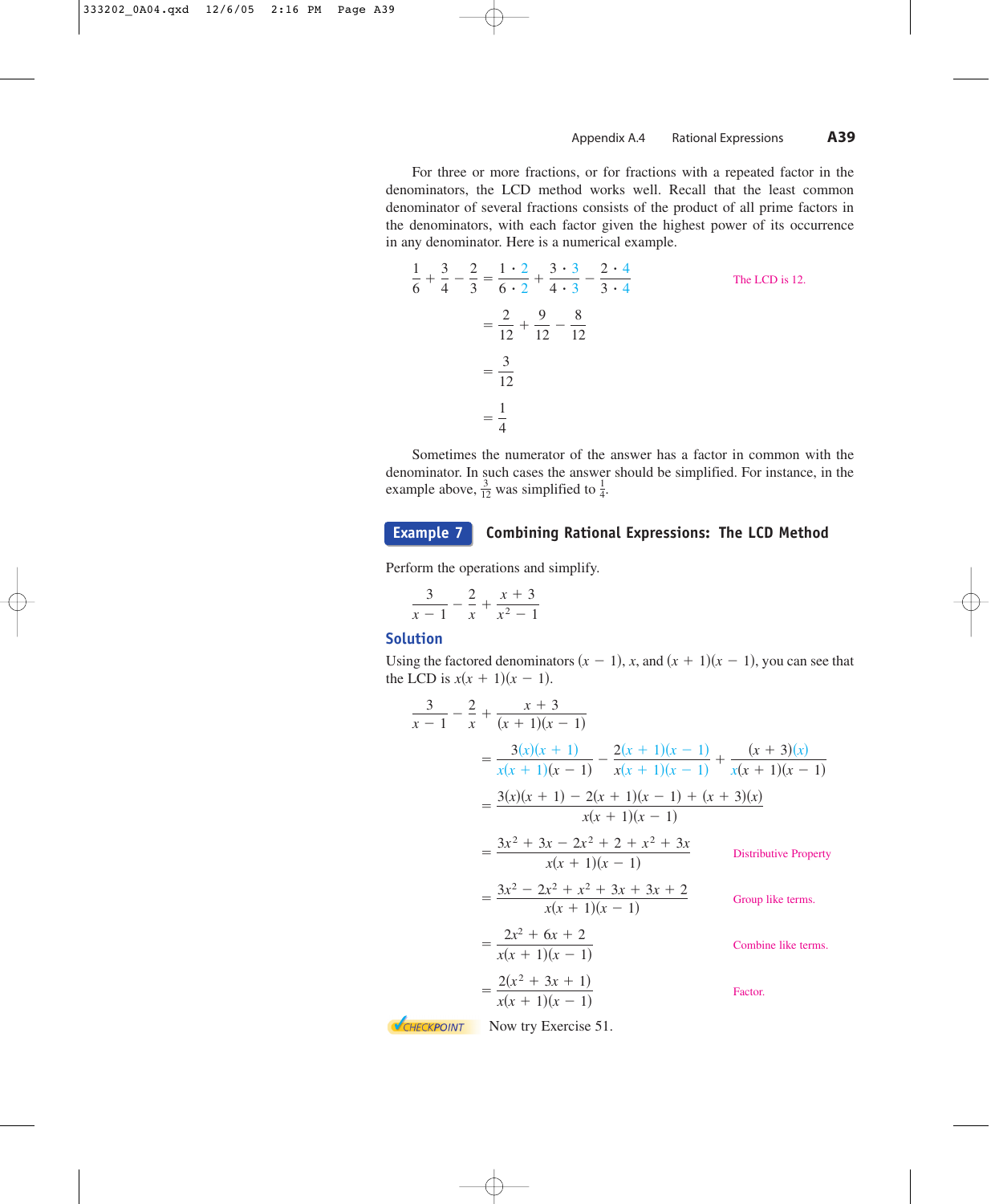## **Complex Fractions and the Difference Quotient**

Fractional expressions with separate fractions in the numerator, denominator, or both are called **complex fractions.** Here are two examples.

$$
\frac{\left(\frac{1}{x}\right)}{x^2+1} \quad \text{and} \quad \frac{\left(\frac{1}{x}\right)}{\left(\frac{1}{x^2+1}\right)}
$$

A complex fraction can be simplified by combining the fractions in its numerator into a single fraction and then combining the fractions in its denominator into a single fraction. Then invert the denominator and multiply.



Another way to simplify a complex fraction is to multiply its numerator and denominator by the LCD of all fractions in its numerator and denominator. This method is applied to the fraction in Example 8 as follows.

$$
\frac{\left(\frac{2}{x} - 3\right)}{\left(1 - \frac{1}{x - 1}\right)} = \frac{\left(\frac{2}{x} - 3\right)}{\left(1 - \frac{1}{x - 1}\right)} \cdot \frac{x(x - 1)}{x(x - 1)}
$$
\n
$$
= \frac{\left(\frac{2 - 3x}{x}\right) \cdot x(x - 1)}{\left(\frac{x - 2}{x - 1}\right) \cdot x(x - 1)}
$$
\n
$$
= \frac{(2 - 3x)(x - 1)}{x(x - 2)}, \quad x \neq 1
$$
\n1. (2.1)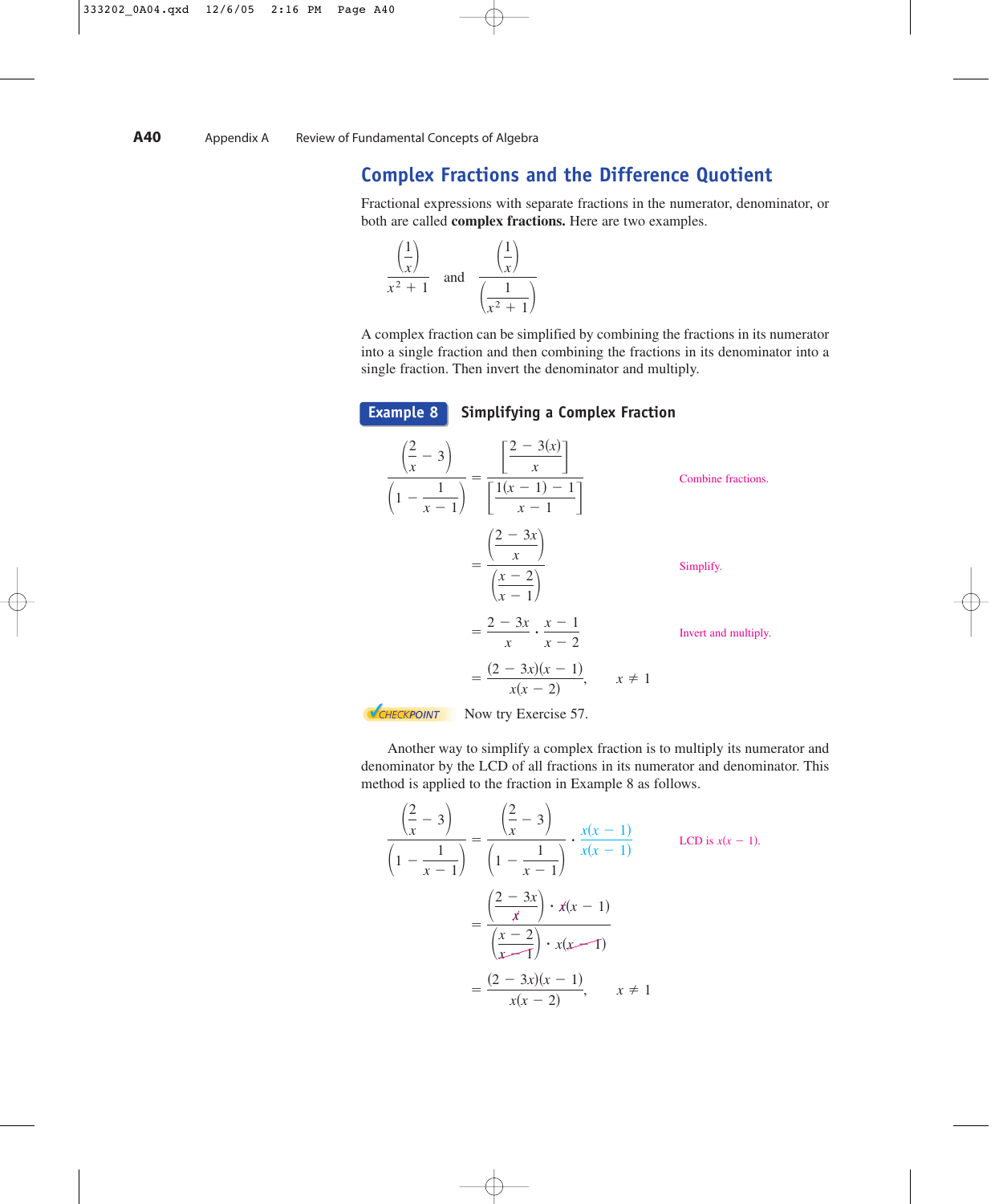The next three examples illustrate some methods for simplifying rational expressions involving negative exponents and radicals. These types of expressions occur frequently in calculus.

To simplify an expression with negative exponents, one method is to begin by factoring out the common factor with the *smaller* exponent. Remember that when factoring, you *subtract* exponents. For instance, in  $3x^{-5/2} + 2x^{-3/2}$  the smaller exponent is  $-\frac{5}{2}$  and the common factor is  $x^{-5/2}$ .

$$
3x^{-5/2} + 2x^{-3/2} = x^{-5/2} [3(1) + 2x^{-3/2 - (-5/2)}]
$$

$$
= x^{-5/2} (3 + 2x^1)
$$

$$
= \frac{3 + 2x}{x^{5/2}}
$$

**Simplifying an Expression Example 9**



Simplify the following expression containing negative exponents.

 $x(1 - 2x)^{-3/2} + (1 - 2x)^{-1/2}$ 

### **Solution**

Begin by factoring out the common factor with the *smaller exponent*.

$$
x(1 - 2x)^{-3/2} + (1 - 2x)^{-1/2} = (1 - 2x)^{-3/2} [x + (1 - 2x)^{(-1/2) - (-3/2)}]
$$

$$
= (1 - 2x)^{-3/2} [x + (1 - 2x)^{1}]
$$

$$
= \frac{1 - x}{(1 - 2x)^{3/2}}
$$

**VCHECKPOINT** Now try Exercise 65.

A second method for simplifying an expression with negative exponents is shown in the next example.

**Simplifying an Expression with Negative Exponents Example 10**

$$
\frac{(4-x^2)^{1/2} + x^2(4-x^2)^{-1/2}}{4-x^2}
$$
\n
$$
= \frac{(4-x^2)^{1/2} + x^2(4-x^2)^{-1/2}}{4-x^2} \cdot \frac{(4-x^2)^{1/2}}{(4-x^2)^{1/2}}
$$
\n
$$
= \frac{(4-x^2)^1 + x^2(4-x^2)^0}{(4-x^2)^{3/2}}
$$
\n
$$
= \frac{4-x^2+x^2}{(4-x^2)^{3/2}}
$$
\n
$$
= \frac{4}{(4-x^2)^{3/2}}
$$

**V**CHECKPOINT Now try Exercise 67.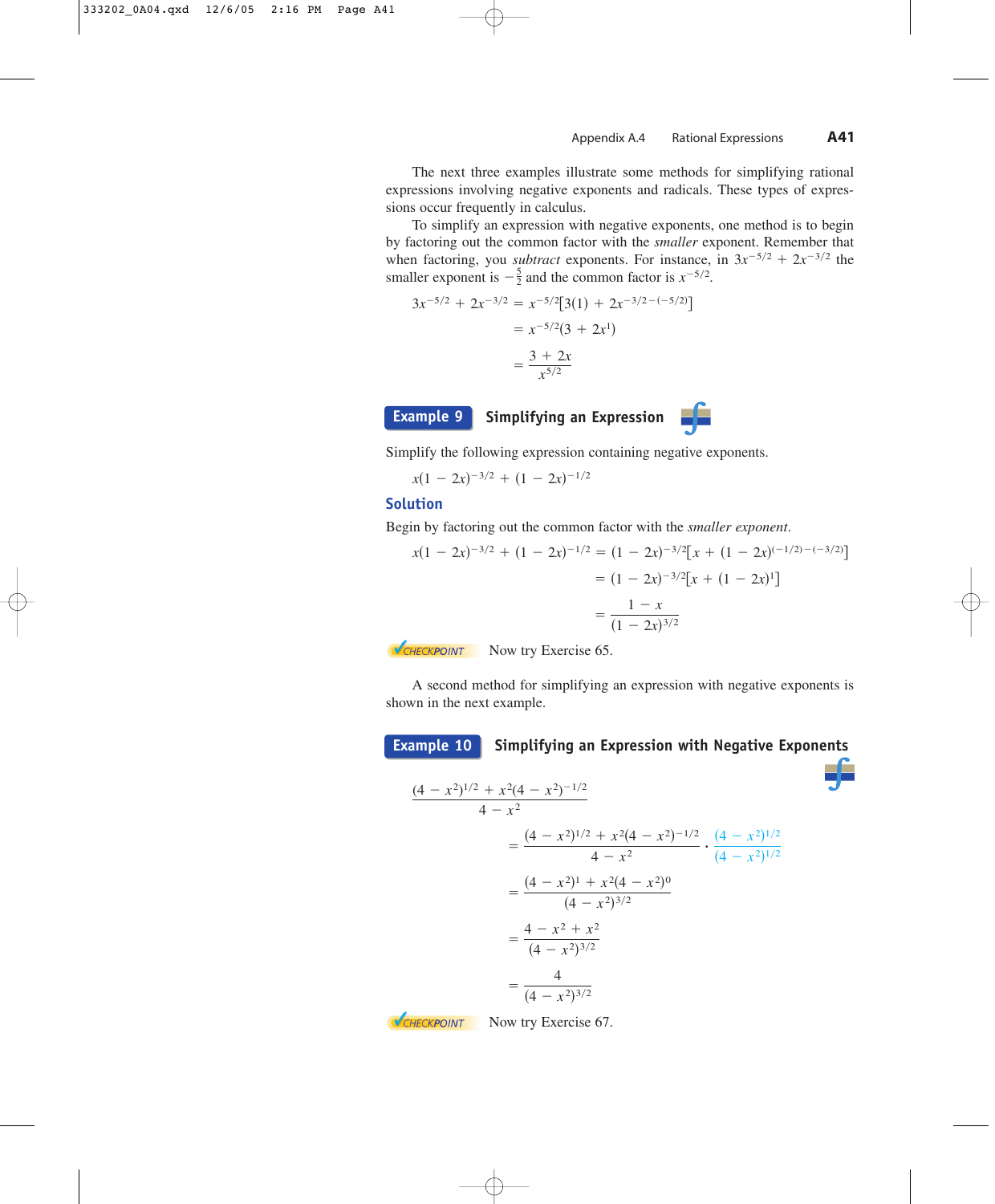





The following expression from calculus is an example of a *difference quotient*.

$$
\frac{\sqrt{x+h} - \sqrt{x}}{h}
$$

Rewrite this expression by rationalizing its numerator.

#### **Solution**

$$
\frac{\sqrt{x+h} - \sqrt{x}}{h} = \frac{\sqrt{x+h} - \sqrt{x}}{h} \cdot \frac{\sqrt{x+h} + \sqrt{x}}{\sqrt{x+h} + \sqrt{x}}
$$

$$
= \frac{(\sqrt{x+h})^2 - (\sqrt{x})^2}{h(\sqrt{x+h} + \sqrt{x})}
$$

$$
= \frac{h}{h(\sqrt{x+h} + \sqrt{x})}
$$

$$
= \frac{1}{\sqrt{x+h} + \sqrt{x}}, \qquad h \neq 0
$$

Notice that the original expression is undefined when  $h = 0$ . So, you must exclude  $h = 0$  from the domain of the simplified expression so that the expressions are equivalent.

**VCHECKPOINT** Now try Exercise 73.

Difference quotients, such as that in Example 11, occur frequently in calculus. Often, they need to be rewritten in an equivalent form that can be evaluated when  $h = 0$ . Note that the equivalent form is not simpler than the original form, but it has the advantage that it is defined when  $h = 0$ .

# **A.4 Exercises**

#### **VOCABULARY CHECK:** Fill in the blanks.

- **1.** The set of real numbers for which an algebraic expression is defined is the \_\_\_\_\_\_\_\_ of the expression.
- **2.** The quotient of two algebraic expressions is a fractional expression and the quotient of two polynomials is a
- **3.** Fractional expressions with separate fractions in the numerator, denominator, or both are called \_ fractions.
- **4.** To simplify an expression with negative exponents, it is possible to begin by factoring out the common factor with the exponent.
- **5.** Two algebraic expressions that have the same domain and yield the same values for all numbers in their domains are called

**6.** An important rational expression, such as  $\frac{(x+h)^2 - x^2}{h}$ , that occurs in calculus is called a \_\_\_\_\_\_\_\_\_\_\_\_ \_\_\_\_\_\_\_\_\_\_\_\_\_\_.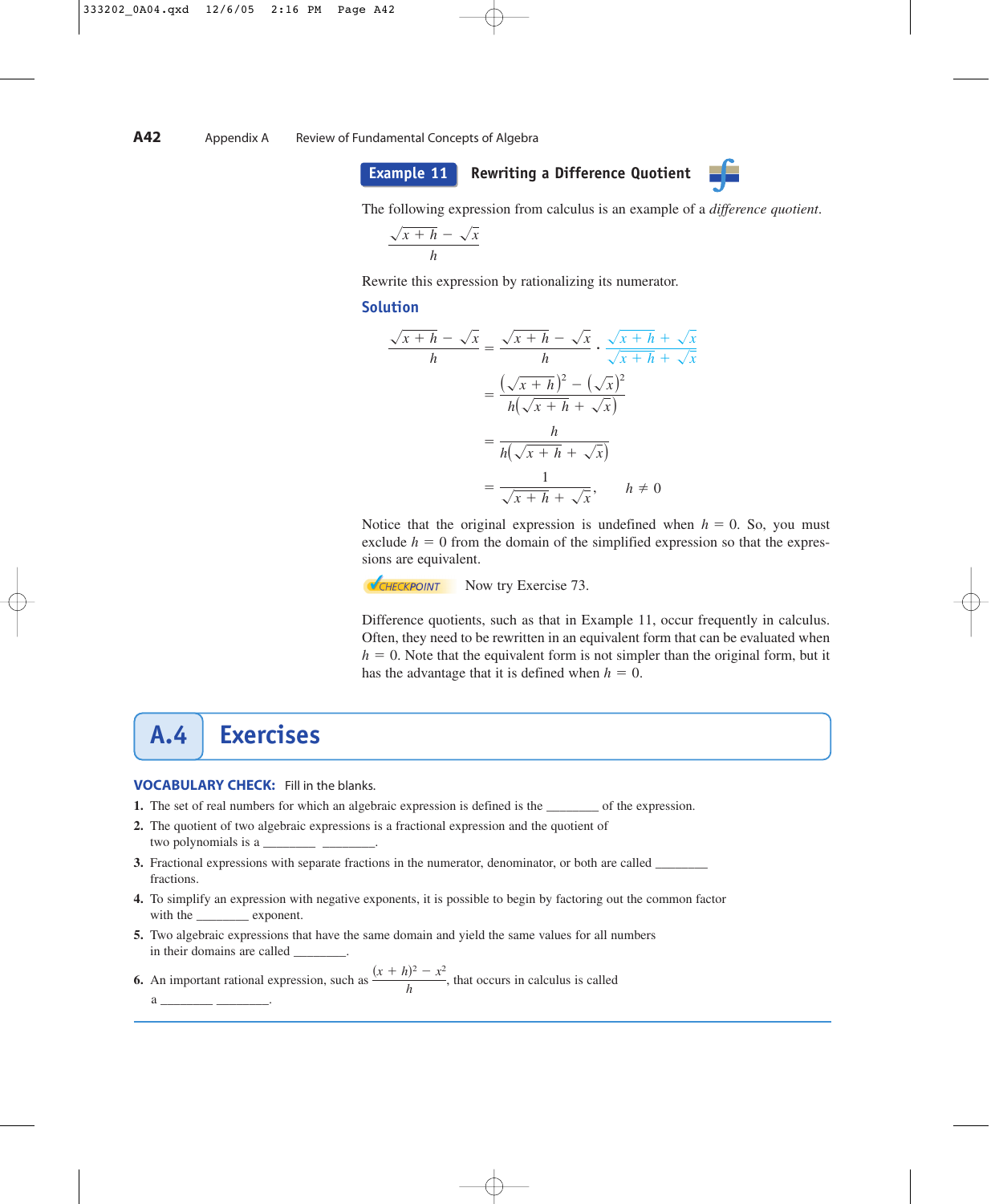**In Exercises 1–8, find the domain of the expression.**

1.  $3x^2 - 4x + 7$ **3.**  $4x^3 + 3$ ,  $x \ge 0$ **5.**  $\frac{1}{\sqrt{1-x^2}}$  **6. 7.**  $\sqrt{x+1}$ 8.  $\sqrt{6-x}$  $x + 1$  $2x + 1$  $x - 2$ 4.  $6x^2 - 9$ ,  $x > 0$ 2.  $2x^2 + 5x - 2$ 

**In Exercises 9 and 10, find the missing factor in the numerator such that the two fractions are equivalent.**

9. 
$$
\frac{5}{2x} = \frac{5(-1)}{6x^2}
$$
 10.  $\frac{3}{4} = \frac{3(-1)}{4(x+1)}$ 

**In Exercises 11–28, write the rational expression in simplest form.**

11. 
$$
\frac{15x^2}{10x}
$$
  
\n12.  $\frac{18y^2}{60y^5}$   
\n13.  $\frac{3xy}{xy + x}$   
\n14.  $\frac{2x^2y}{xy - y}$   
\n15.  $\frac{4y - 8y^2}{10y - 5}$   
\n16.  $\frac{9x^2 + 9x}{2x + 2}$   
\n17.  $\frac{x - 5}{10 - 2x}$   
\n18.  $\frac{12 - 4x}{x - 3}$   
\n19.  $\frac{y^2 - 16}{y + 4}$   
\n20.  $\frac{x^2 - 25}{5 - x}$   
\n21.  $\frac{x^3 + 5x^2 + 6x}{x^2 - 4}$   
\n22.  $\frac{x^2 + 8x - 20}{x^2 + 11x + 10}$   
\n23.  $\frac{y^2 - 7y + 12}{y^2 + 3y - 18}$   
\n24.  $\frac{x^2 - 7x + 6}{x^2 + 11x + 10}$   
\n25.  $\frac{2 - x + 2x^2 - x^3}{x^2 - 4}$   
\n26.  $\frac{x^2 - 9}{x^3 + x^2 - 9x - 9}$   
\n27.  $\frac{z^3 - 8}{z^2 + 2z + 4}$   
\n28.  $\frac{y^3 - 2y^2 - 3y}{y^3 + 1}$ 

**In Exercises 29 and 30, complete the table. What can you conclude?**

| 29. | $\mathbf{x}$            |  | $1 \mid 2 \mid 3 \mid 4 \mid 5$ |  |  |
|-----|-------------------------|--|---------------------------------|--|--|
|     | $x^2 - 2x - 3$<br>$x-3$ |  |                                 |  |  |
|     | $x + 1$                 |  |                                 |  |  |

| <b>30.</b> | $\mathbf{x}$           | $\mathbf{1}$ |  | $\overline{4}$ | 5 <sup>o</sup> | 6 |
|------------|------------------------|--------------|--|----------------|----------------|---|
|            | $x-3$<br>$x^2 - x - 6$ |              |  |                |                |   |
|            | $\overline{x+2}$       |              |  |                |                |   |

**31.** *Error Analysis* Describe the error.

|               | ∽                                                                                                                                                                                                                                                                                                                   |   |
|---------------|---------------------------------------------------------------------------------------------------------------------------------------------------------------------------------------------------------------------------------------------------------------------------------------------------------------------|---|
| . 2<br>سلدقته | $\frac{1}{2}$ $\frac{1}{2}$ $\frac{1}{2}$ $\frac{1}{2}$ $\frac{1}{2}$ $\frac{1}{2}$ $\frac{1}{2}$ $\frac{1}{2}$ $\frac{1}{2}$ $\frac{1}{2}$ $\frac{1}{2}$ $\frac{1}{2}$ $\frac{1}{2}$ $\frac{1}{2}$ $\frac{1}{2}$ $\frac{1}{2}$ $\frac{1}{2}$ $\frac{1}{2}$ $\frac{1}{2}$ $\frac{1}{2}$ $\frac{1}{2}$ $\frac{1}{2}$ | ∽ |

**32.** *Error Analysis* Describe the error.

$$
\frac{x^3 + 25x}{x^2 - 2x - 15} = \frac{x(x^2 + 25)}{(x - 5)(x + 3)}
$$

$$
= \frac{x(x + 5)(x - 5)}{(x - 5)(x + 3)} = \frac{x(x + 5)}{x + 3}
$$

*Geometry* **In Exercises 33 and 34, find the ratio of the area of the shaded portion of the figure to the total area of the figure.**



**In Exercises 35– 42, perform the multiplication or division and simplify.**

**35.** 
$$
\frac{5}{x-1} \cdot \frac{x-1}{25(x-2)}
$$
 **36.**  $\frac{x+13}{x^3(3-x)} \cdot \frac{x(x-3)}{5}$   
\n**37.**  $\frac{r}{r-1} \cdot \frac{r^2-1}{r^2}$  **38.**  $\frac{4y-16}{5y+15} \cdot \frac{2y+6}{4-y}$   
\n**39.**  $\frac{t^2-t-6}{t^2+6t+9} \cdot \frac{t+3}{t^2-4}$   
\n**40.**  $\frac{x^2+xy-2y^2}{x^3+x^2y} \cdot \frac{x}{x^2+3xy+2y^2}$   
\n**41.**  $\frac{x^2-36}{x} \div \frac{x^3-6x^2}{x^2+x}$  **42.**  $\frac{x^2-14x+49}{x^2-49} \div \frac{3x-21}{x+7}$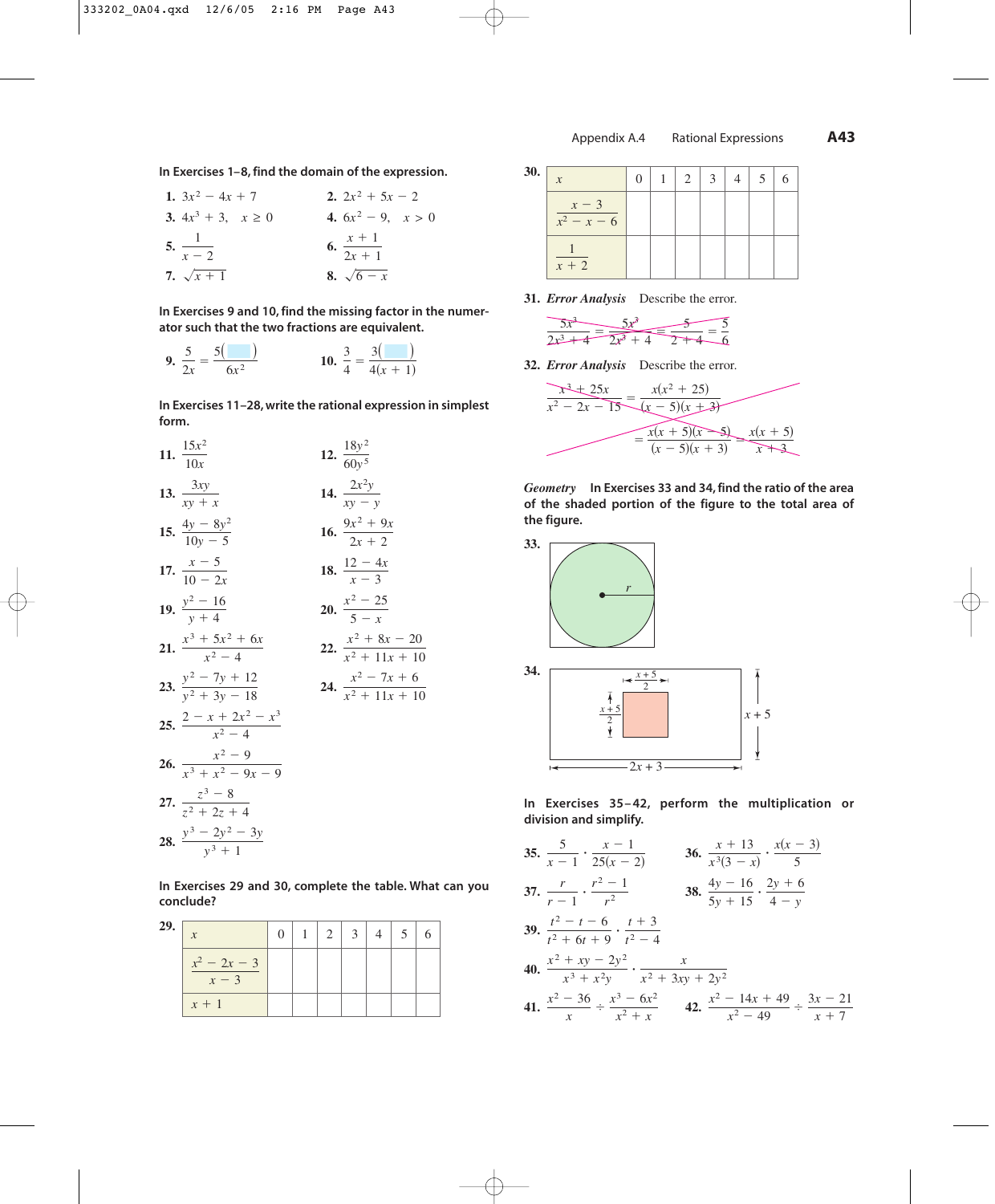**In Exercises 43–52, perform the addition or subtraction and simplify.**

43. 
$$
\frac{5}{x-1} + \frac{x}{x-1}
$$
  
\n44.  $\frac{2x-1}{x+3} + \frac{1-x}{x+3}$   
\n45.  $6 - \frac{5}{x+3}$   
\n46.  $\frac{3}{x-1} - 5$   
\n47.  $\frac{3}{x-2} + \frac{5}{2-x}$   
\n48.  $\frac{2x}{x-5} - \frac{5}{5-x}$   
\n49.  $\frac{1}{x^2 - x - 2} - \frac{x}{x^2 - 5x + 6}$   
\n50.  $\frac{2}{x^2 - x - 2} + \frac{10}{x^2 + 2x - 8}$   
\n51.  $-\frac{1}{x} + \frac{2}{x^2 + 1} + \frac{1}{x^3 + x}$   
\n52.  $\frac{2}{x+1} + \frac{2}{x-1} + \frac{1}{x^2 - 1}$ 

*Error Analysis* **In Exercises 53 and 54, describe the error.**



**In Exercises 55– 60, simplify the complex fraction.**



**In Exercises 61– 66, factor the expression by removing the common factor with the smaller exponent.**

**61.** 
$$
x^5 - 2x^{-2}
$$
  
\n**62.**  $x^5 - 5x^{-3}$   
\n**63.**  $x^2(x^2 + 1)^{-5} - (x^2 + 1)^{-4}$   
\n**64.**  $2x(x - 5)^{-3} - 4x^2(x - 5)^{-4}$   
\n**65.**  $2x^2(x - 1)^{1/2} - 5(x - 1)^{-1/2}$   
\n**66.**  $4x^3(2x - 1)^{3/2} - 2x(2x - 1)^{-1/2}$ 

**In Exercises 67 and 68, simplify the expression.**

67. 
$$
\frac{3x^{1/3} - x^{-2/3}}{3x^{-2/3}}
$$
  
68. 
$$
\frac{-x^3(1-x^2)^{-1/2} - 2x(1-x^2)^{1/2}}{x^4}
$$

**In Exercises 69-72, simplify the difference quotient.** 

69. 
$$
\frac{\left(\frac{1}{x+h} - \frac{1}{x}\right)}{h}
$$
 70. 
$$
\frac{\left[\frac{1}{(x+h)^2} - \frac{1}{x^2}\right]}{h}
$$
  
71. 
$$
\frac{\left(\frac{1}{x+h-4} - \frac{1}{x-4}\right)}{h}
$$
 72. 
$$
\frac{\left(\frac{x+h}{x+h+1} - \frac{x}{x+1}\right)}{h}
$$

**In Exercises 73–76, simplify the difference quotient by rationalizing the numerator.**

73. 
$$
\frac{\sqrt{x+2} - \sqrt{x}}{2}
$$
  
74. 
$$
\frac{\sqrt{z-3} - \sqrt{z}}{3}
$$
  
75. 
$$
\frac{\sqrt{x+h+1} - \sqrt{x+1}}{h}
$$
  
76. 
$$
\frac{\sqrt{x+h-2} - \sqrt{x-2}}{h}
$$

*Probability* **In Exercises 77 and 78, consider an experiment in which a marble is tossed into a box whose base is shown in the figure. The probability that the marble will come to rest in the shaded portion of the box is equal to the ratio of the shaded area to the total area of the figure. Find the probability.**